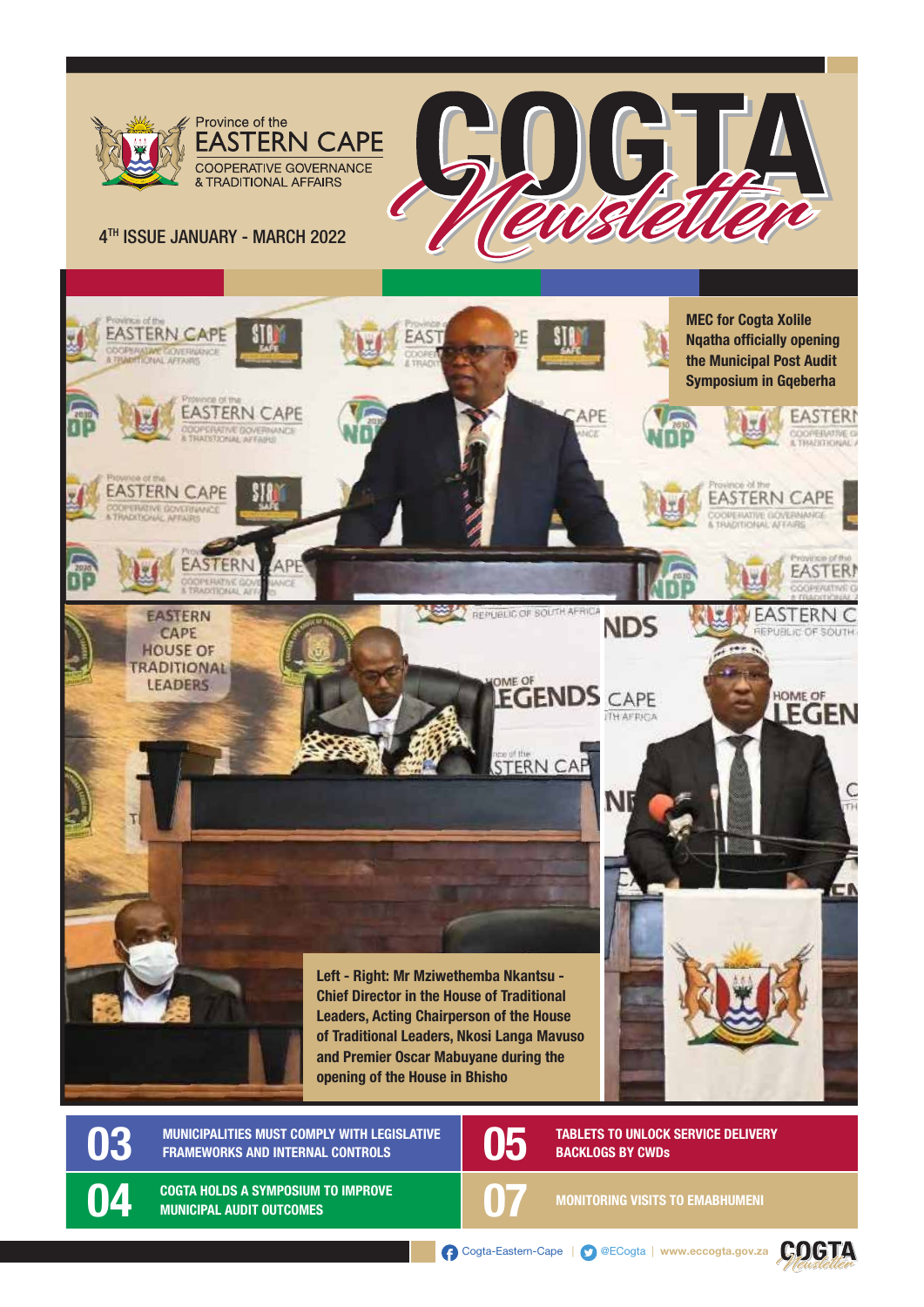



*Editor: Ms Thando Sonjica*

Contanta

Welcome to the last edition of Cogta News for the 2021/22 financial year. The end of the financial year is a busy time in the calendar of government departments as they enter into the flurry of spending for the financial year end as well as submitting their planning documents such as Annual Performance Plans (APP), Operational Plans (OP) as well as the Policy Speeches to the Eastern Cape Legislature and their respective key stakeholders.

During this time, various MEC's of Sector departments present their Policy Speeches and Budgets outlining plans and focus areas for the year ahead.

Delivering the Policy Speech of the department of Cogta, our own MEC Xolile Nqatha said in the last two-years the departmental budget was reduced as the Provincial Priorities changed due to cost pressures posed by Covid 19 to arrest the spread of the pandemic. He said resources had to be re-directed to life-saving programmes and in that process compromised the provision of basic services to communities.

"Many people lost their jobs and more could not afford to pay municipal bills and therefore less revenue was received by municipalities. Local municipalities and traditional leadership institutions have been severely battered by the pandemic as they preside over communities who have been hit

hard by the virus. The only solution is to intensity support and monitoring of these institutions," said MEC Ngatha.

He added that the ANC in its January 8th Statement for 2022, outlined five key priorities namely; Build a social compact to decisively address unemployment and poverty.

"This requires government to work with social partners to accelerate economic recovery and reconstruction. We call upon our leadership in all of 39 municipalities Province to use the District and Metro 'One Plans' as a blueprint for development and a mobilization tool for social partners in their areas to accelerate provision of social services," said MEC.

He further said another priority was to Build a capable Developmental State with an effective and ethical public service that drives the implementation of South Africa's transformative agenda.

Read more about the speech and what the departments plans to undertake during this financial year on the link: https://www.eccogta. gov.za/speeches/.

Also read stories about the work that the department was involved in during this quarter and enjoy the read.

| pruerus                                                                         |                |                                                                     |                                             |           |                                                                                                                                                              |           |
|---------------------------------------------------------------------------------|----------------|---------------------------------------------------------------------|---------------------------------------------|-----------|--------------------------------------------------------------------------------------------------------------------------------------------------------------|-----------|
| MUNICIPALITIES MUST COMPLY WITH LEGISLATIVE<br>FRAMEWORKS AND INTERNAL CONTROLS | P <sub>3</sub> | PREMIER MABUYANE ATTENDING TO RECOGNITION<br>OF TRADITIONAL LEADERS |                                             |           | TRADITIONAL LEADERS URGED TO PROTECT THE<br><b>DIGNITY OF ULWALUKO</b>                                                                                       | <b>P7</b> |
| <b>BUSINESS AND GOVERNMENT PROMOTE HYGIENE</b><br>IN WALTER SISULU COMMUNITIES  | P <sub>3</sub> | <b>BY CWDs</b>                                                      | TABLETS TO UNLOCK SERVICE DELIVERY BACKLOGS | <b>P5</b> | <b>MONITORING VISITS TO EMABHUMENI</b>                                                                                                                       | P7        |
| COGTA HOLDS A SYMPOSIUM TO IMPROVE<br>MUNICIPAL AUDIT OUTCOMES                  | <b>P4</b>      | TRADITIONAL LEADERS CALLED UPON TO<br><b>SUPPORT DDM</b>            |                                             |           | <b>INFORMATION</b>                                                                                                                                           |           |
| Contributors<br>TO THIS <b>EDITION:</b>                                         |                |                                                                     |                                             | 'ORIAL    | +27 (0) 40 940 7095<br>号<br>+27 (0) 40 635 0439<br>thando.sonjica@eccogta.gov.za<br>◀<br>⊜<br>www.eccogta.gov.za<br>Tyamzacha Ruilding, Phalo Ayanya, Rhicho |           |



Private Bag X0035,Bhisho, 5605  $\overline{\mathbf{M}}$ 

This is a quarterly newsletter published by the Directorate: Corporate Communications of the Department of Cooperative Governance and Traditional Affairs.

*Mr Vuyani Sibene Ms Siphokazi Nonyukela*





**GOGTA**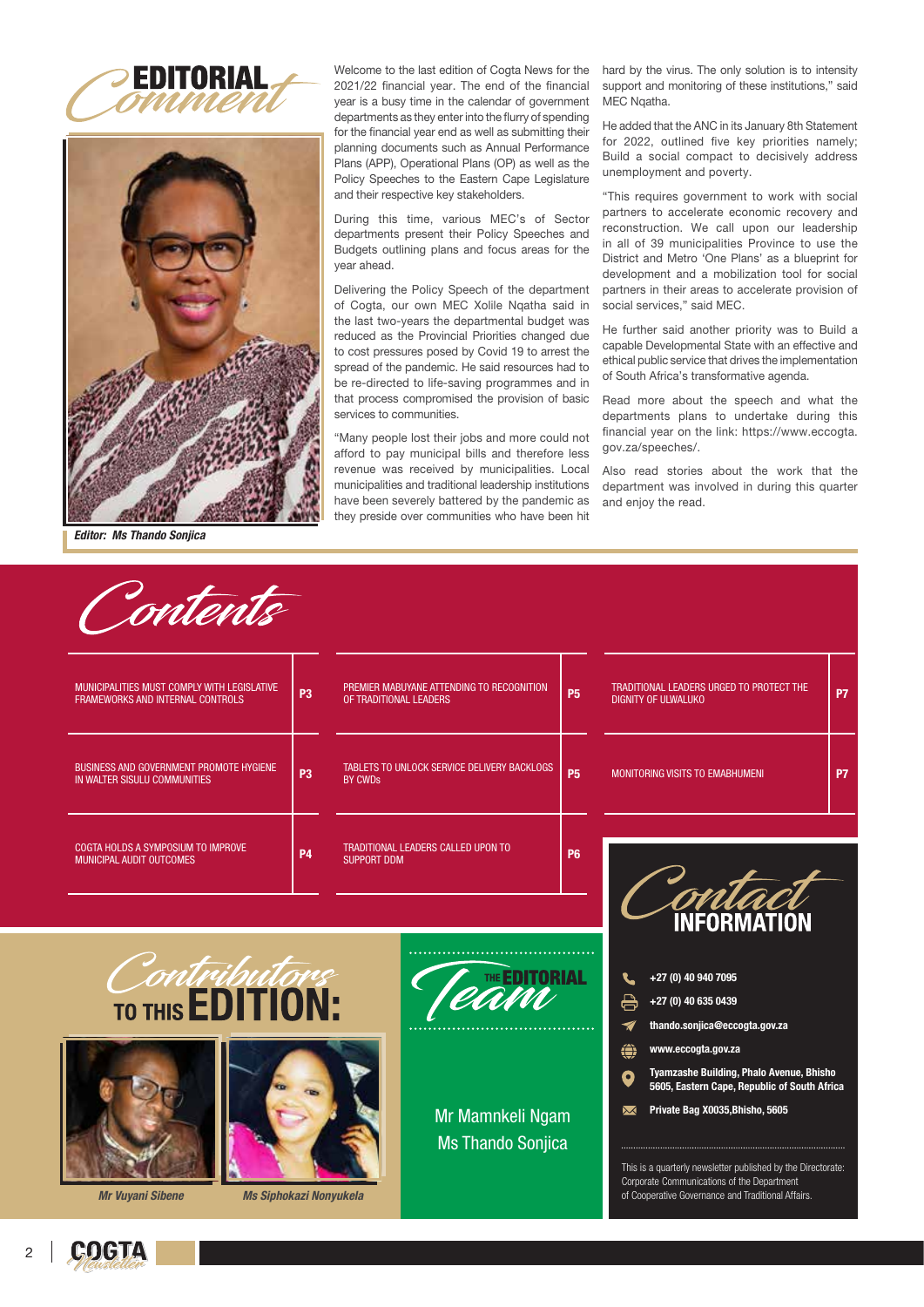#### MUNICIPALITIES MUST*( omply* with legislative FRAMEWORKS AND INTERNAL CONTROLS Comply *By Siphokazi Nonyukela*

Speaking at the Provincial Municipal Post Audit Symposium in Gqeberha recently, the MEC for Cogta, Xolile Nqatha urged municipalities to comply with legislative frameworks and financial controls.

"Hopefully all municipalities have established Internal Audit Committees to guard against irregular, fruitless and wasteful expenditure. In this regard municipalities must establish effective and efficient Municipal Public Accounts Committees (MPACs) as this structure is quite significant to assist in municipal financial controls," he said.

MEC Nqatha further encouraged both politicians and administrators to work together and not be found wanting by flouting Municipal Finance Management Act (MFMA) as its compliance serves as the safety valve to guard against any corrupt activities.

He said the Section 131 MFMA states that "A municipality must address any issues raised by the Auditor-General in an audit report. The Mayor must ensure compliance by the municipality with this subsection," he said.



*MEC Nqatha*

"As the MEC in the Province it is my responsibility to assess all Annual Financial Statements (AFS) of municipalities, Audit Reports on such statements and any responses

of municipalities to such audit reports. I must also determine whether municipalities have adequately addressed any issues raised by the Auditor-General (AG) in audit reports and report to the Provincial Legislature any omission by a municipality to adequately address those issues within sixty days," said MEC Nqatha.

He said the provincial municipal audit outcomes have not been improving for the past three consecutive financial years and with the irregular expenditure escalating every year and the Province having the highest irregular expenditure in the country.

MEC Nqatha said the symposium was taking place as the country was on a renewal path which focuses on professionalization of public administration, good governance, due process and the rule of law.

"It is no secret that capture of the state has weakened almost all pillars of democracy and institutions. As part of contributing to renewal path, Let's hope that this Symposium will assist in strengthening internal controls in our municipalities," added MEC Nqatha

### BUSINESS AND GOVERNMENT *Promote Hygiene* IN WALTER SISULU COMMUNITIES *By Siphokazi Nonyukela*

The 10th of March 2022 saw the official handover of 35 foot-operated standpipes and 15 handwashing units in the Walter Sisulu Local Municipality (WSLM), in the Joe Gqabi District Municipality in honour of World Water Day. The handover event was the culmination of a key collaboration between the public and private sectors to ensure safe handwashing and hygiene. World Water Day, held annually on 22 March since 1993, celebrates water and raises awareness around the 2 billion people globally living without access to safe water.

The standpipes and handwash units were provided by National Business Initiative (NBI) member company PepsiCo's philanthropic arm and the PepsiCo Foundation. The PepsiCo Foundation believes in the importance of using a local approach to solve global problems

and has invested a total of R6 million in access to water initiatives across South Africa ranging from affordable washing units in homes, handwashing stations in high density areas and water saving flush toilets, to the rehabilitation of natural springs, said NBI Chief Executive Office (CEO), Joanne Yawitch.

Joanne Yawitch said the collaborative partnership is between the Programme Management Unit (PMU) in the department of Cooperative Governance and Traditional Affairs (CoGTA) to enhance the service delivery capacity of municipalities in line with Section 154 of the Constitution of RSA.

She added that "the relationship is premised on a shared common commitment to the promotion and building of municipal capacity in identified municipalities across South Africa."

Speaking on behalf of MEC Xolile Ngatha at the event Mr Craig Goliath, acting Chief Director at Municipal Basic and Development Services in CoGTA, said the event resonates with the call by the State



*Mr Goliath*

President Cyril Ramaphosa in his 2022 State of the Nation Address (SONA) for social partners to work together to improve economic recovery and service delivery in the country

Mr Goliath said, "This event demonstrates collaboration between the public and private sector in ensuring safe handwashing and hygiene in support of people living without access to safe water," he added.

Mr Blain Van Wyk on behalf of PepsiCo Foundation said that making sure that people have access to water is a vital human right and is their top priority as it enables essential health, wellbeing, dignity and economic mobility.

"The foot operated tap and handwash facilities offer a simple yet effective solution to enable safe access to water and improved hygiene. It

will benefit an estimated 62 200 people in Walter Sisulu Municipality." The equipment requires minimal maintenance and provides water at an optimum level which will provide a safe hygiene solution for decades to come. It has a limited surface area to prevent contamination, making it an ideal solution during and beyond the Covid 19 pandemic.

"These units are placed in areas such as schools, taxi ranks, clinics, pension pay points, informal settlements and other busy hotspot areas. In turn protecting children, nurses, pensioners and other community members."

Mr Golliath also extended word of appreciation to the NBI for consistently soliciting private sector support towards the upliftment of provincial communities. PepsiCo foundation for contributing towards the success of the Covid 19 prevention project in WSLM.

"May you continue to view the Province as your first choice philanthropic and investment destination," said Mr Goliath.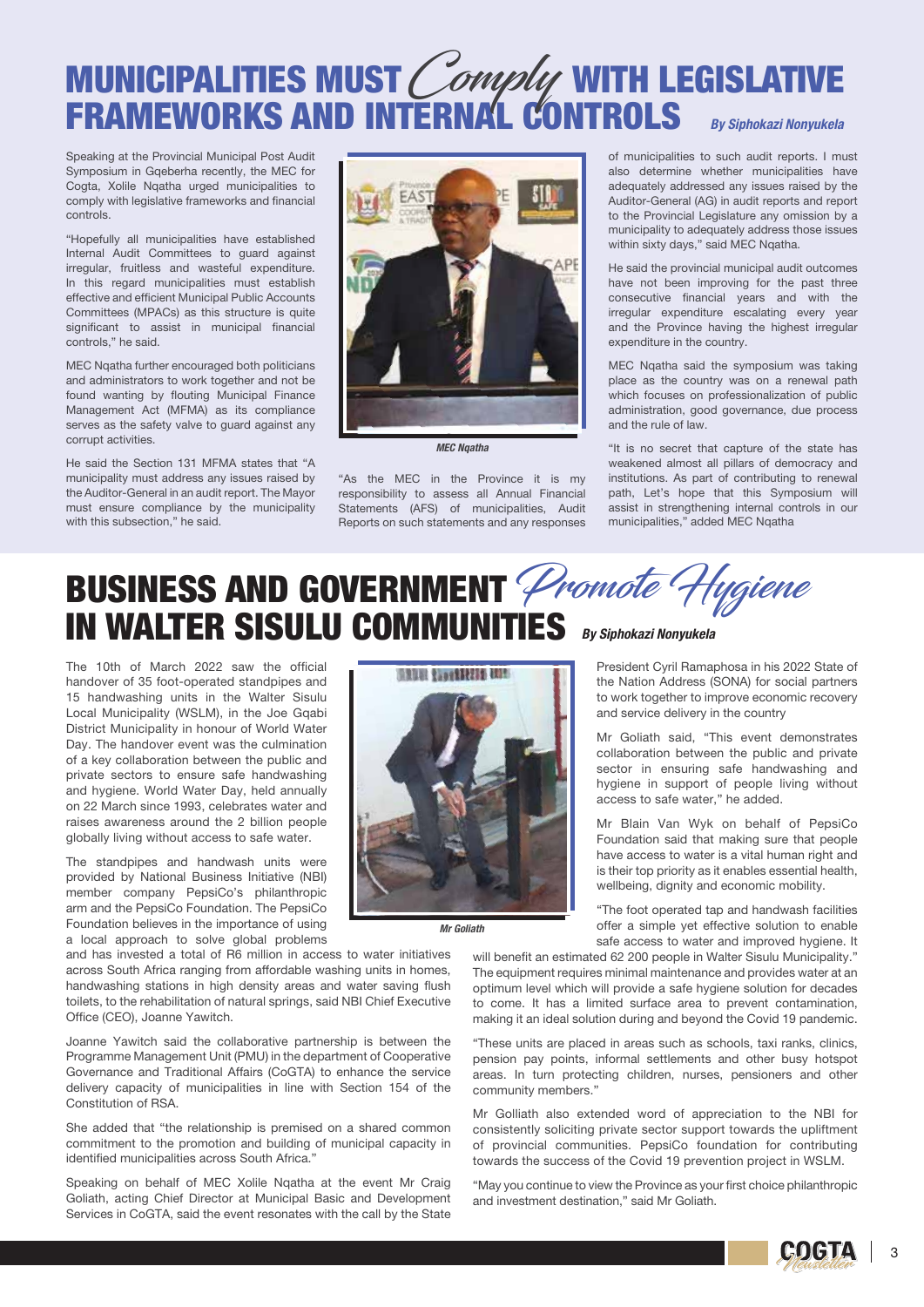### **COGTA HOLDS A** Symposium TO IMPROVE MUNICIPAL AUDIT OUTCOMES *By Siphokazi Nonyukela* Symposium





*Mr Sabelo Tini: Director Municipal Finance*



adisson HOTEL PORT FUZARETH

*Mr Mlokothi: Deputy Director General - Developmental Local Government*

*HoD Mr Fani*

*Ms Charity Sihunu: Chief Director - Municipal Governance, Support and Monitoring Services*

The Department of Cooperative Governance and Traditional Affairs (Cogta) recently held a post audit symposium in Gqeberha. Outlining the objectives of the symposium, the Deputy Director General (DDG) for Developmental Local Government (DLG) Mr Vuyo Mlokothi said it has become clear that prior years audit outcomes tell an "unpalatable story" with the state of affairs in many municipalities.

"Municipal Audit Outcomes have not been improving hence the idea of thinking about a less traditional mechanism to actualise Section 154 of the Constitution thus the idea of the Symposium was born. This platform is meant to enable municipal delegates to make better use of existing professional knowledge and skills". It is also aimed at sharing best practices through the exchange of critical knowledge." said Mr Mlokothi.

The Symposium was attended by stakeholders supporting municipalities such Provincial Treasury, Cogta, Office of the Auditor General, South African Local Government Association (Salga) as well as financial management consultants.

Giving a key note address the Head of Department (HOD) of CoGTA Mr Andile Fani said his Department continues to improve its approach to assisting municipalities in accordance with Section 154 of the Constitution.

"Our support is articulated through the three-year Annual Performance Plan (APP) and the Operational Plan (OP), with specific deliverables to address lessons learnt from prior audit outcomes as well as specific deliverables aimed at improving Municipal Audit Outcomes," said Mr Fani.

In addition to monthly monitoring of Municipal Audit Improvement Plans (MAIP), Mr Fani said Cogta officials were working closely with Chief Financial Officers (CFOs) and Chief Audit Executives (CAEs) through the CFO's and CAE's Forums. The Forums are aimed to foster collaboration in the pursuit of sound financial management controls towards improved audit outcomes, said Mr Fani.

He further stated that the negative audit outcomes have far-reaching effects for the administration and an opportunity exists to learn from the best-performing municipalities such as Senqu and Elundini which have consistently maintained favourable audit outcomes.

Mr Fani said in terms of 2019/20 audit outcomes of the thirty-nine (39) EC municipalities sixteen (16) received unqualified audit outcomes. With Senqu and Elundini municipalities receiving with unqualified with no findings, 15 (fifteen) received qualified audit outcomes, including the two (2) Metros and eight (8) received adverse and disclaimer outcomes.

The HoD said in an effort to turn around negative audit outcomes, municipalities were encouraged to improve on the following areas;

- Efficiency within which they manage their External Audit Improvement Plans, including taking cognisance of Internal Audit and Risk Management recommendations.
- Management's review and monitoring processes over compliance to ensure compliance with legislative requirements.
- Application of daily and monthly controls ensuring accuracy of financial statements.
- Better management of key risks relating supply chain management.
- Reduction of UIFW in line with applicable norms and standards.
- Recitation of Disciplinary Boards so as to enhance consequence management on financial misconducts.
- Maintenance of controls systems relating to reliability and integrity of performance information to ensure valid, complete and accurate POE on achieved targets

Mr Fani said in line with Section 166 of the Municipal Finance Management Act, the Municipalities must ensure existence of Independent Audit Committees (IAC).

"(The) Audit Committees must provide an independent oversight on the effectiveness of governance, effectiveness of assurance providers, effectiveness internal financial controls and ensure integrity of integrated financial reporting. The Audit Committee should play a key role in ensuring that the Internal Audit function is independent and has the necessary resources, budget and is placed in a position that enables it to fulfil its responsibilities freely," said Mr Fani.

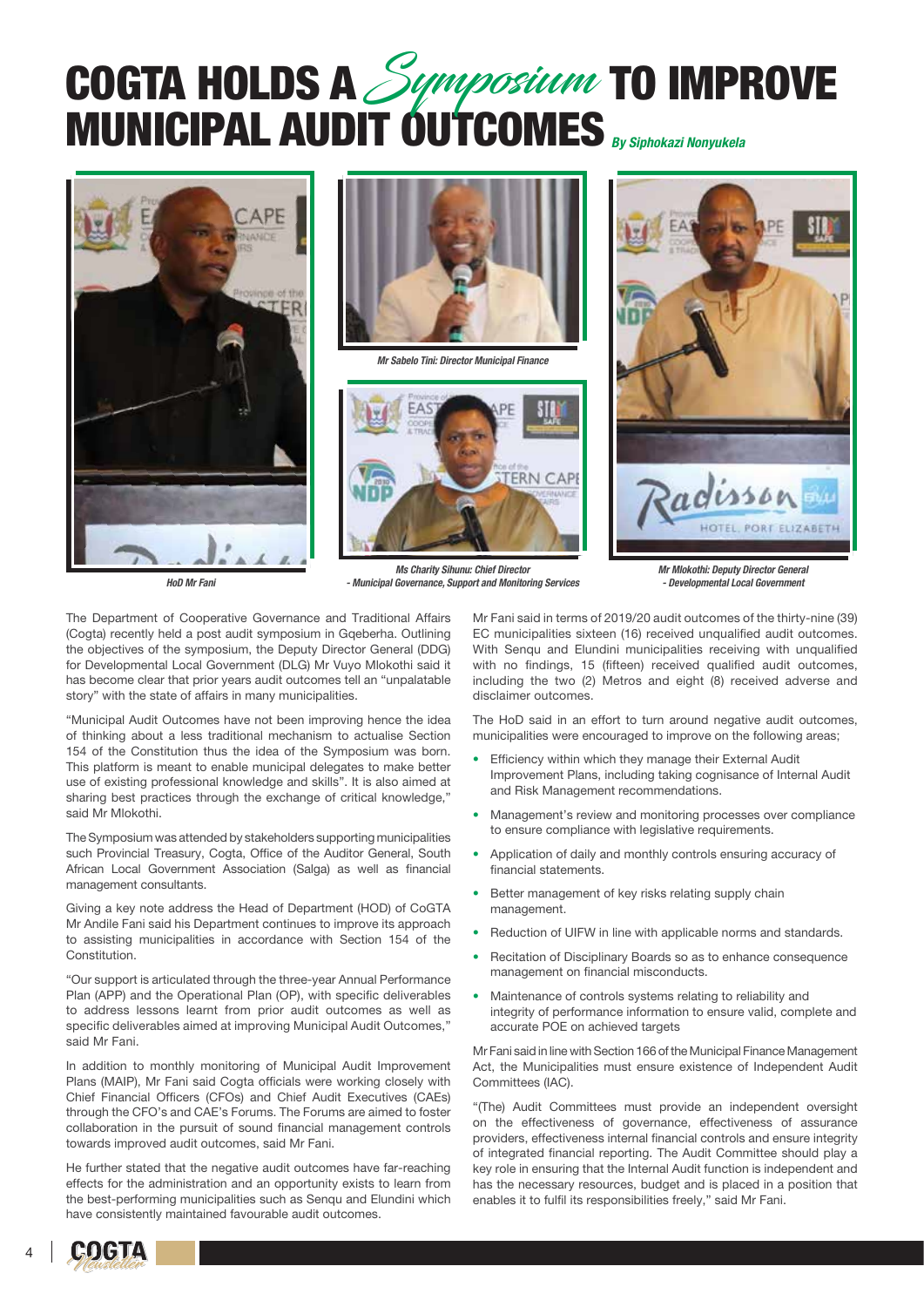### PREMIER MABUYANE ATTENDING TO RECOGNITION OF *[raditional* LEADERS

#### *By Vuyani Sibene*

Officially opening the 5th session of the 5th term of the EC House of Traditional Leaders in in March in Bhisho, Eastern Cape Premier Oscar Mabuyane said the recognition of traditional leaders "is a challenge government is attending to."

"Our task would be easy if (royal) families resolved (such) disputes within their setups. We have established a Task Team with Cogta to enable the smooth processing of recognitions of traditional leaders. The team is currently clearing the backlog," said Premier Mabuyane.

The opening was attended by amongst other dignitaries Kings and Queens, traditional leaders, Members of Executive Council (MECs), members of the Provincial Legislature (MPLs) and government officials.

Premier Mabuyane said the construction of the Palace for King Luzuko Matiwane was under consideration as it was not budgeted for by the government.

"The Department of Cooperative Governance has applied to the Provincial Treasury (PT) for funding of the entire construction (process)."

said Mabuyane. He said his government has accommodated King Matiwane in Fort Gale, Mthatha and provided all tools of trade to the King including the car and furniture. On the Handbook on Tools of Trade for Kings and traditional leaders, the matter is still under discussion at national level, said Premier Mabuyane.

He said the departments of Cogta and PT agreed that gratuity payments will be made only to traditional leaders who had resigned or removed from the system. "Such payments are being processed for qualifying traditional leaders as we speak," said Premier Mabuyane.

The Premier said personal development was important in this everchanging world where leaders must solve complex developmental challenges. "Government is considering a programme to provide for bursaries to traditional leaders wishing to further their studies.

He further said the country operates with a limited budget and some of the aspirations they have as a government is to help (build better communities). However, because of limited resources we encourage collaboration with municipalities for halls to be used for government meetings.



*Left - Right: Mr Nkantsu - Chief Director of the House of Traditional Leaders, Acting Chairperson of the House of Traditional Leaders, Nkosi Mavuso and Premier Mabuyane during the opening of the House in Bhiso*

## TABLETS TO Unlock SERVICE DELIVERY BACKLOGS BY CWDs

#### *By Vuyani Sibene*

The MEC for Cooperative Governance and Traditional Affairs (Cogta) Mr Xolile Nqatha handed over working tools in the form of Tablets to Community Development Workers (CDWs) of Mnquma and Mbashe Local Municipalities (LM). The occasion was held at Mbashe Local Municipality in February 2022.

"I am delighted to be joining you in this momentous and long-awaited event. We are officially distributing working tools in the form of tablets to enhance your working conditions as our eyes and ears on the ground. These tablets will enable you to fast track as well as unlock service delivery challenges." said MEC X Nqatha.

The MEC added that the handing over of the tablets will now allow CDWs, especially in rural areas, to have better access to internet connectivity.

"We can no longer have CDWs in rural areas who do not have access to technology and connectivity for reporting purposes and end up using their own money to get internet access for official purposes," said MEC Ngatha.

Chief Whip of Mbhashe LM Councillor Ludwe Matiyose said, "I would like to thank the MEC of Cogta for these gadgets. They will CDWs to access relevant information towards proper service delivery.



*MEC Nqatha and Miss Phatisa Kopo Co-ordinator of Community Development Workers in Mnquma Local Municipality*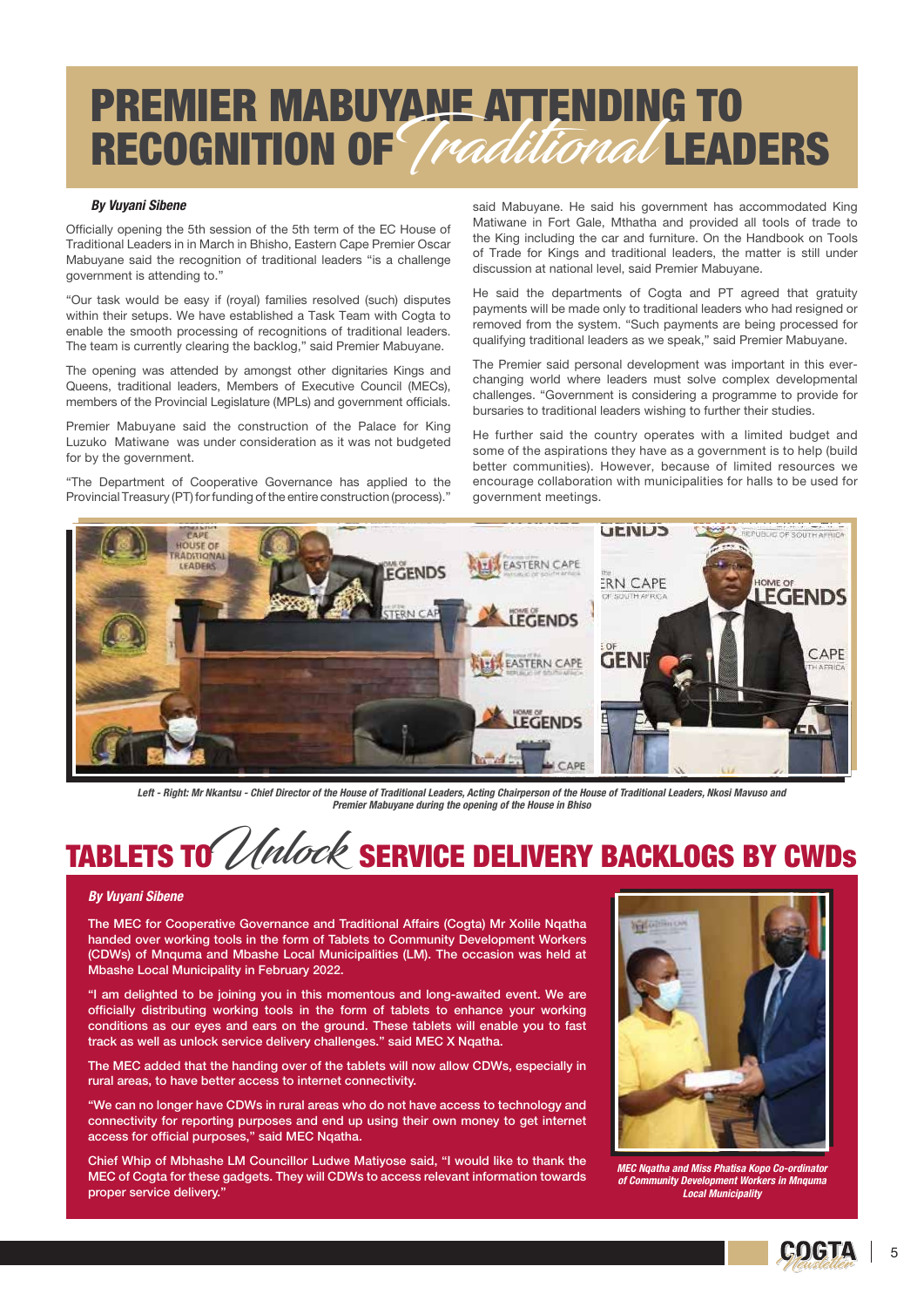## TRADITIONAL LEADERS Called UPON TO SUPPORT DDM *By Siphokazi Nonyukela*



*Traditional leaders during one of the road shows*

"I am making a clarion call to all traditional leaders (in the Province) to work tirelessly in the implementation of the District Development Model (DDM)," said Cogta MEC Xolile Nqatha.

Speaking during one of his roadshows to the Local Houses of Traditional Leaders, MEC Nqatha said such support and cooperation from traditional leaders will also unlock service delivery initiatives, redress and accountability by all role players responsible for delivering services in the traditional communities. It is also hoped that service delivery protests will be reduced through the meaningful representation of traditional leaders in municipal councils.

MEC Nqatha said that the Local Houses are the custodians of customary law and culture of various traditional communities within their jurisdiction.

"In that respect, we call upon our traditional leaders to assist in safeguarding the observation and preservation of the customary laws and culture. These are crucial aspects for ensuring that rightful leaders occupy positions and assist the government with recognitions that will not end up in courts due to disputes," said MEC Nqatha.

He further said Local Houses should also mobilise the private sector and relevant government departments for rural economic development that will benefit the people they represent.

"This will assist to alleviate poverty in traditional communities. This can be done by utilising the natural resources including land (that lie fallow) for agricultural activities. We require traditional leaders to preserve land parcels and natural resources and block any privatisation of these as such capitalist systems can only benefit a few individuals," said MEC Ngatha.

MEC said the Local Houses should ensure that traditional leaders serve their people and observe the Code of Conduct for Traditional Leaders to lessen the burden and tension between them and the department.

The chairperson of the OR Tambo Local House Nkosi Mpumalanga Gwadiso thanked the MEC for addressing the House.

"We want to work together in an integrated manner with municipalities to ensure that services reach our people to restore the dignity of black people. We also call on all male chiefs to intervene in the issue of death of Abakhwetha. We want to go out there and monitor Amabhuma that are in the bushes of our Province," he said.

Nkosi Nzululwazi Sigcawu of the Alfred Nzo Local House said, "It is an honour to have you, MEC as part of the Local House. Indeed, as traditional leaders we must participate in municipal matters and in the issue including the deaths of Abakhwetha. This is a huge problem that requires us to work together," said Nkosi Sigcawu.



*MEC Nqatha*

# Vaccinate against<br>COVID-19

To speed up the vaccination process, you can register by:

- Using the online registration platform available on the **SA Coronavirus website**
- · Dialling \*134\*832# and registering via USSD
- Sending the word "register" via WhatsApp to 0600 123 456
- Calling the national toll-free call centre on 0800 029 999, where somebody will help you to register and answer any questions about the vaccination rollout

You can also go directly to your nearest vaccination centre.





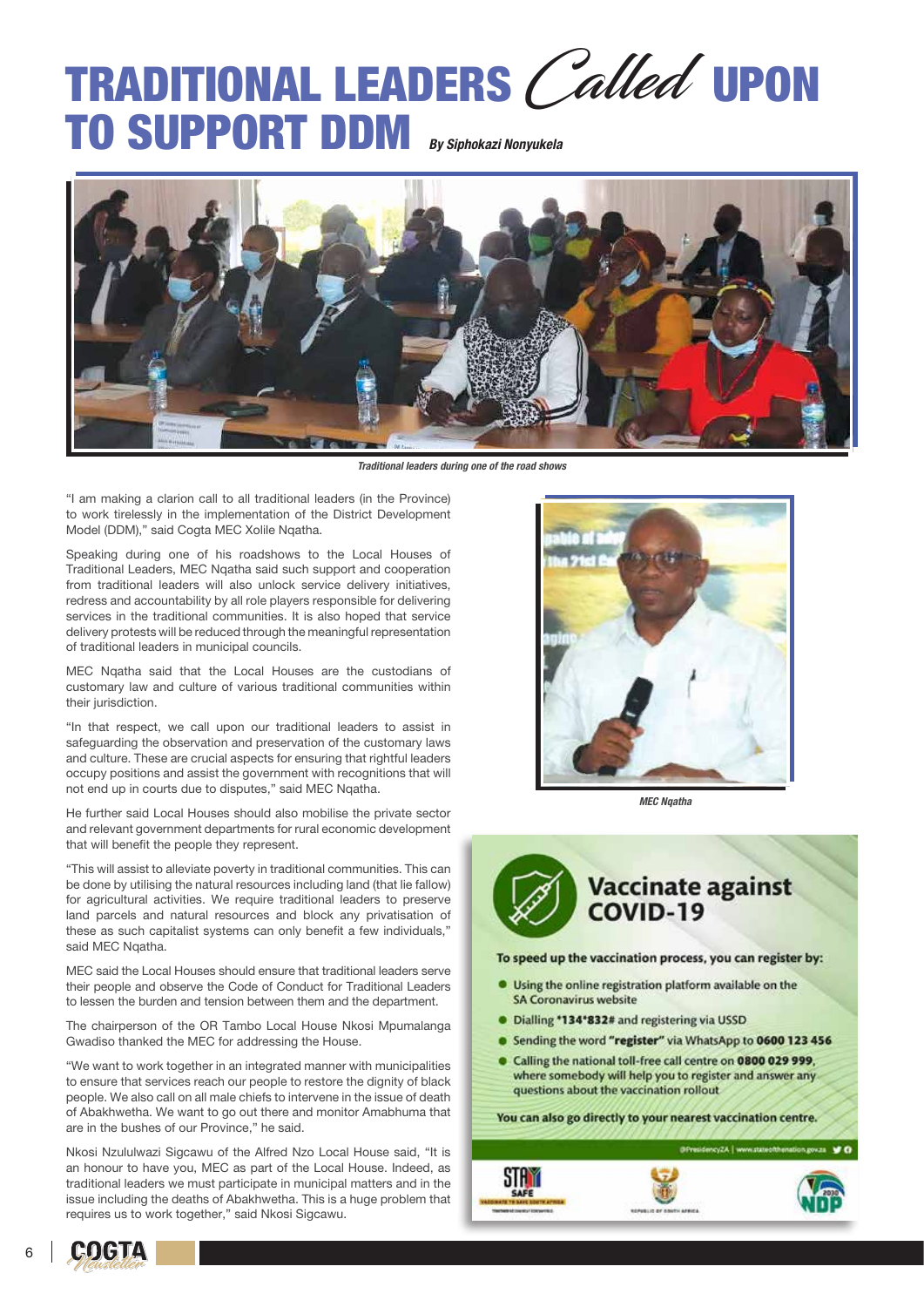## TRADITIONAL LEADERS URGED TO PROTECT THE *Dignity* OF ULWALUKO

#### *By Siphokazi Nonyukela*

During a week-long visit to various Local Houses of Traditional leaders (LHTL) in the Province, MEC Xolile Nqatha expressed his concern about the deaths of Abakhwetha (traditional initiates) in the Province. He urged all traditional leaders to find creative means to protect the dignity of the traditional initiation custom. "Masiqinisekise ukuba elisiko akudlalwa ngalo. Mabaye bephila, Babuye bephila,. Siyazingca nNgesiko Lethu." (Le us ensure that the custom is not a playing tool. Safe passage to manhood), said MEC Nqatha.

The purpose of the MEC's visit was to address traditional leaders on issues of governance in traditional leadership institutions.

MEC Nqatha commended the Local Houses for ensuring implementation of the Traditional and Khoi-San Leadership Act as the new term of the Municipal Councils began in November 2021. He congratulated traditional leaders who will be joining Municipal Councils.

"These members of the Local Houses will ensure that the support given by municipalities to traditional leadership institutions is delivered in a coordinated fashion. This includes the support relating to Ulwaluko during the two seasons," MEC Nqatha said.

He further highlighted that the presence of the members of the Local Houses in Municipal Councils will also ensure thorough consultation processes not only with traditional leaders but with the communities in various traditional communities.

"As we all know, the IDP processes include consultations with communities of which the Local Houses in partnering with the municipalities will ensure success thereof. Traditional leaders in municipalities must play an effective oversight role for purposes of establishing law and order



*Traditional leaders from O.R Tambo Local House*

# MONITORING VISITS TO Emabhumeni

#### *By Vuyani Sibene*

COGTA MEC Xolile Nqatha undertook monitoring visits to emabhumeni in Whittlesea in the Chris Hani District Municipality. During the visit MEC Nqatha was accompanied by Nkosi Nkosinathi Jezile who is the Chairperson of the Local House of Traditional Leaders in the District. The MEC got a briefing from amakhankatha and abakhwetha as well as monitoring teams comprising

The briefing focused on the general of the summer season of Ulwaluko including deaths and causes thereof, hydration of Abakhwetha, compliance with Covid 19 protocols and the notorious illegal iingcibi (traditional surgeons).

*MEC Nqatha and Nkosi Jezile addressing initiates during a monitoring visit in Whittlesea*

MEC Nqatha had this to say, "Consequence management and the deaths or injuries of the young boys must be realised leading

leader it was his duty to take note of the notorious illegal iingcibi that illegal amabhuma and traditional initiation schools in our area are closed down," said Nkosi Jezile.